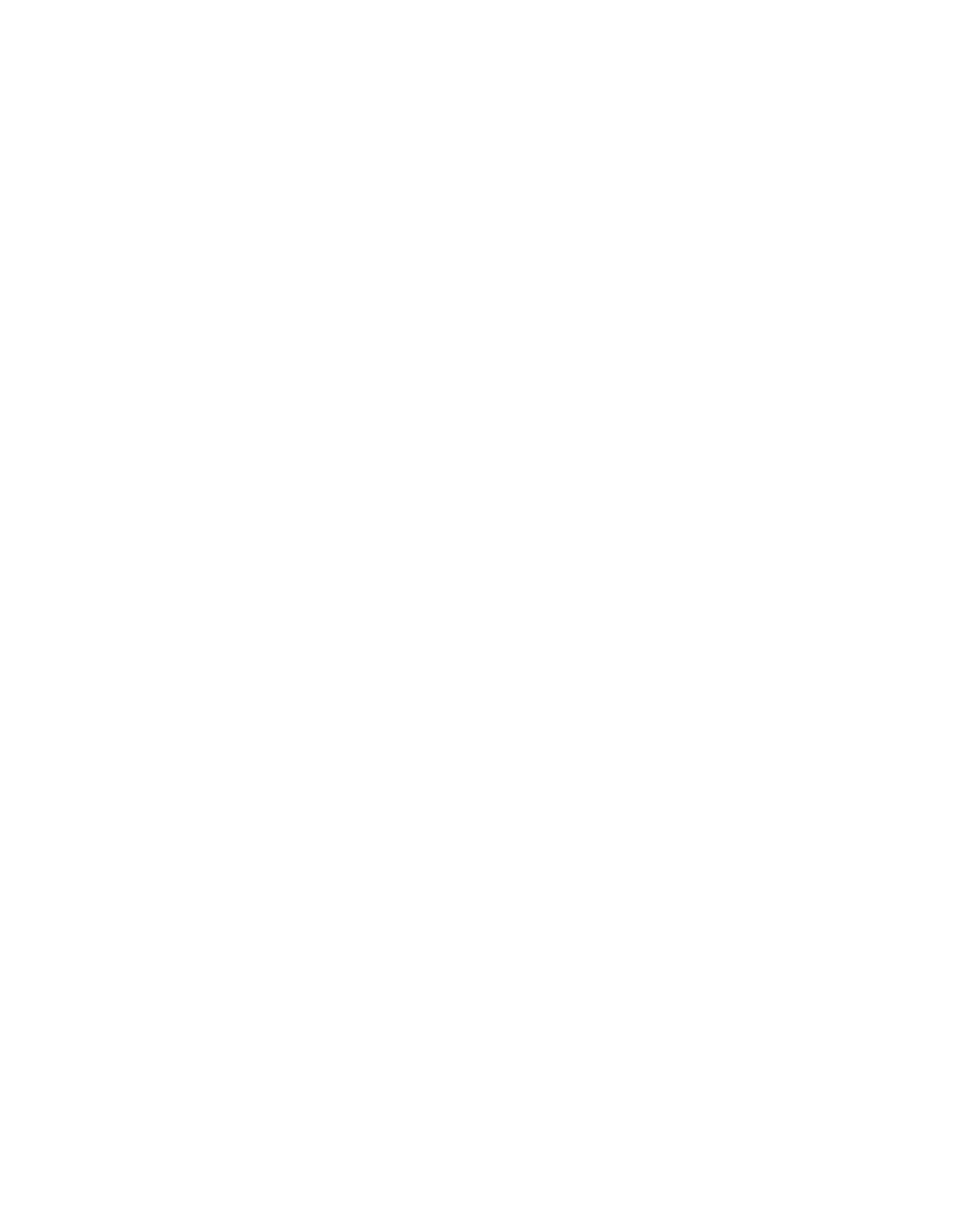# **Hannah Höch**

**PRESTEL Munich • London • New York**



**UJhitechapel Gallery**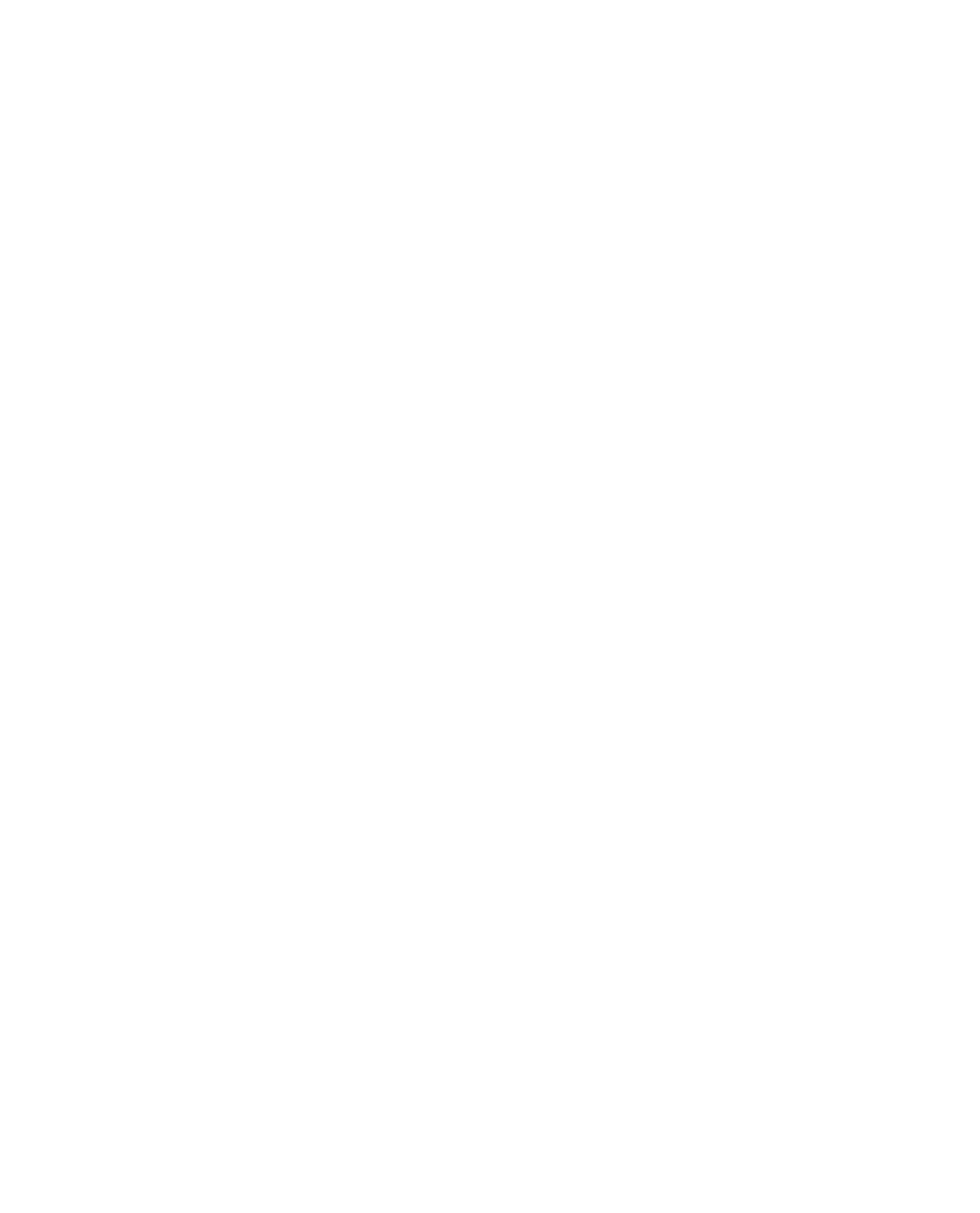## **Contents**

- **Foreword**  Iwona Blazwick **4**
- **The Rebellious Collages of Hannah Höch**  Daniel F. Herrmann **8**
- **On Collage**  Hannah Höch **16**

#### **1912–26**

- **Hannah Höch, Dada and the 'New Woman'**  Dawn Ades **18**
- **Hannah Höch, Performance and the** Anti-Revue Deborah Lewer **30**
- **Images 38**
- **On Embroidery**  Hannah Höch **72**
- **Dada**  Adolf Behne **73**
- **The Painter**  Hannah Höch **74**

#### **1926–36**

- **Performing the Culture of Weimar 78 Postcolonialism: Hannah Höch's**  From an Ethnographic Museum **and Its Legacy**  Brett M. Van Hoesen
- **The Mess of History, 88 or the Unclean Hannah Höch**  Maud Lavin
- **Images 96**
- **Catalogue foreword to Hannah 140 Höch's solo exhibition at the Kunstzaal De Bron, The Hague**
- **A Few Words on Photomontage 141** Hannah Höch

**The Album**

- **Glued, Not Cut: On the Singularity 144 of Hannah Höch's Scrapbook**  Ralf Burmeister
- **Images 152**
	- **1936–45**
- **Images 161**
- **Diary entry on the visit to the 171** Entartete Kunst **exhibition, 1937**
- **Diary entries on the arrival of Russian 172 troops and the ceasefire, 1945**

**1945–78**

- **Hannah Höch's Later Collages: 174 An Endless Process of Renewal**  Emily Butler
- **Interview between Edouard 182 Roditi and Hannah Höch**
- **Images 194**
- **Catalogue foreword to 232** Reinickendorfer Künstler stellen aus!
- **Fantastic Art 233** Hannah Höch
- **A Glance over My Life, July 1958 234** Hannah Höch

#### **Appendix**

- **List of Works in the Exhibition 241**
- **Biography 246**
- **List of Exhibitions 247**
- **Bibliography 251**
- **Contributors 253**
- **Image Credits 254**
- **Acknowledgements 254**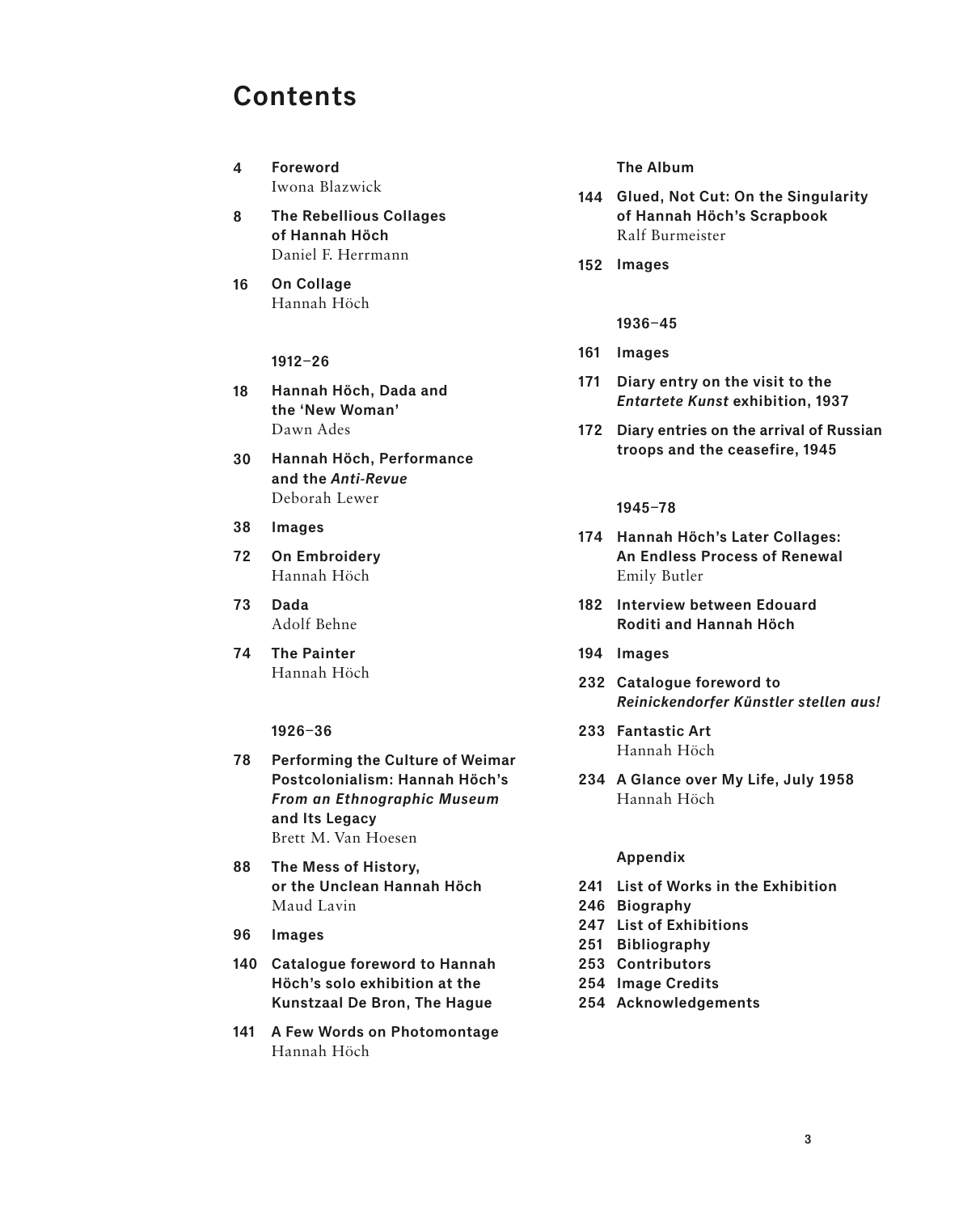### **Foreword**

**The Beauties of Fortuity: Hannah Höch (1889–1978)**

**Iwona Blazwick**

**Whenever we want to force this "photo-matter" to yield new forms, we must be prepared for a journey of discovery, we must start without any preconceptions; most of all, we must be open to the beauties of fortuity. Here more than anywhere else, these beauties, wandering and extravagant, obligingly enrich our fantasy.1**

**Hannah Höch From "On Today's Photomontage"**  Středisko 4, no. 1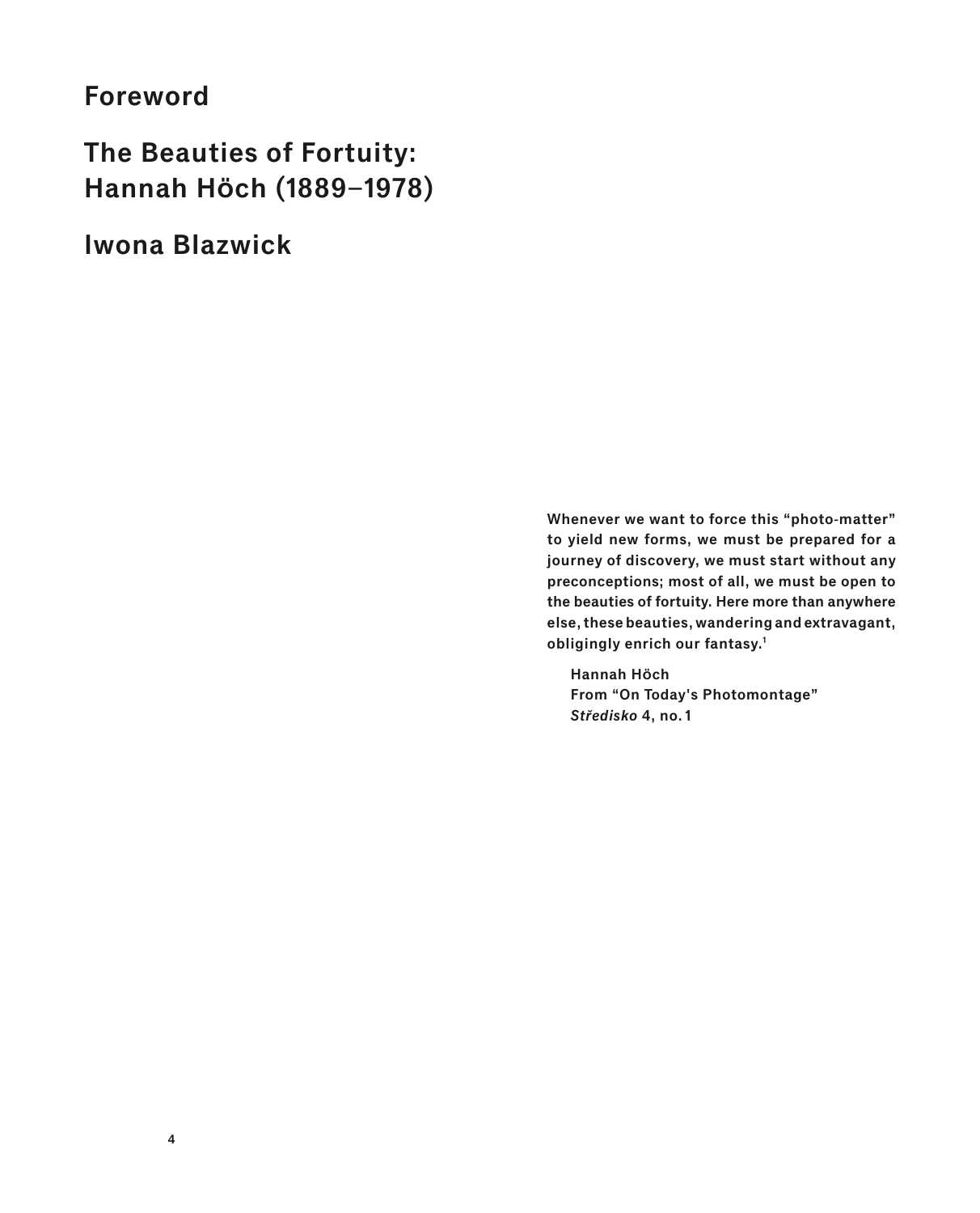Part of the modernist revolution, Hannah Höch witnessed the rise of the European avantgardes; the gradual emancipation of women; the growth of photography, cinema and the mass media; and the decimation of Europe through two world wars. These epic social changes are refracted through her remarkable photomontages. Beyond holding up a fractured mirror to the sociopolitical changes around her, however, Höch's aesthetic also transcends history. Her formal experimentation offers a liberating and poetic excursion into the farthest reaches of the imagination.

Moving from small-town Germany to metropolitan Berlin as a young woman, Höch became an active member of one of the most avantgarde cultural movements of her time: Dada. Höch's work significantly influenced her contemporaries, the legends of Berlin Dada from Raoul Hausmann and Johannes Baader to John Heartfield, George Grosz and Kurt Schwitters. She was also in dialogue with other great European modernists, including László Moholy-Nagy, Piet Mondrian and Theo van Doesburg.

Despite the immense contributions that Höch made, particularly to the media of collage and photomontage, and the reputation that her work has among artists and art historians all over the world, there has never been a major retrospective of her works in the United Kingdom. The Whitechapel Gallery is delighted to bring this exhibition of Hannah Höch's collages to the British public for the first time, introducing an artist whose work is as beautiful as it is relevant, and whose masterful command of the medium seems as fresh today as it did at the time of its creation.

Höch's career was long and varied, spanning more than six decades between the 1910s and the 1970s. Her work reflects the dramatic pace of change that new technologies brought about in tandem with social and cultural revolutions. She focuses on the changing role of women and the proliferation of photography through advertising and journalism. Her work also draws on how photojournalism expanded to documenting and popularising non-Western cultures. These reflections on life are brought into the sphere of art through Höch's fragmentation of the body and her use of colour to add geometric abstraction

to the image. This exhibition illustrates her contribution to the development of collage and photomontage, and to modernism itself.

We are very grateful to the many authors and contributors to the catalogue who have contributed such original research and have enabled us to revisit her work and draw out its contemporary significance. This publication charts Höch's career chronologically, starting from her early training in traditional printmaking and pattern design, via the satiric acumen of her 1920s works and the *Ethnographic Museum* series, all the way to the poetic abstractions of the post-war years, culminating in her own story in one of her last works, *Lebensbild*, 1972–73. The catalogue includes a host of scholarly essays, but also offers original documents, many of which are translated for the first time into English, to offer a rich picture of the artist's life.

This show could not have been realised without the enthusiasm of the curatorial team, whose championing of Höch's work has guided the project from its earliest inception. The project was curated by Daniel F. Herrmann, Eisler Curator and Head of Curatorial Studies at the Whitechapel Gallery, and Emily Butler, Assistant Curator. The Whitechapel Gallery was particularly fortunate in working with Professor Dawn Ades, OBE, as co-curator of the exhibition, whose immense expertise and knowledge were key to guiding the exhibition and the publication.

Our thanks go to the whole team at Whitechapel Gallery who have joined forces to produce this major exhibition, including Gallery Manager Chris Aldgate, supported by Patrick Lears and Nat Carey, who helped realise the successful display. We are also grateful to Melanie Stacey and Sarah Auld in the Publications department, as well as the team at A Practice for Everyday Life who have developed such an elegant design, and also everyone at the publishing house Prestel, our co-publishers.

Any exhibition is a collage of many collaborators, and no exhibition of such international relevance could have been realised without the sincere and passionate support of international experts. We wish to thank in particular Dr Ralf Burmeister, Dr Annelie Lütgens and the whole team at the Berlinische Galerie, as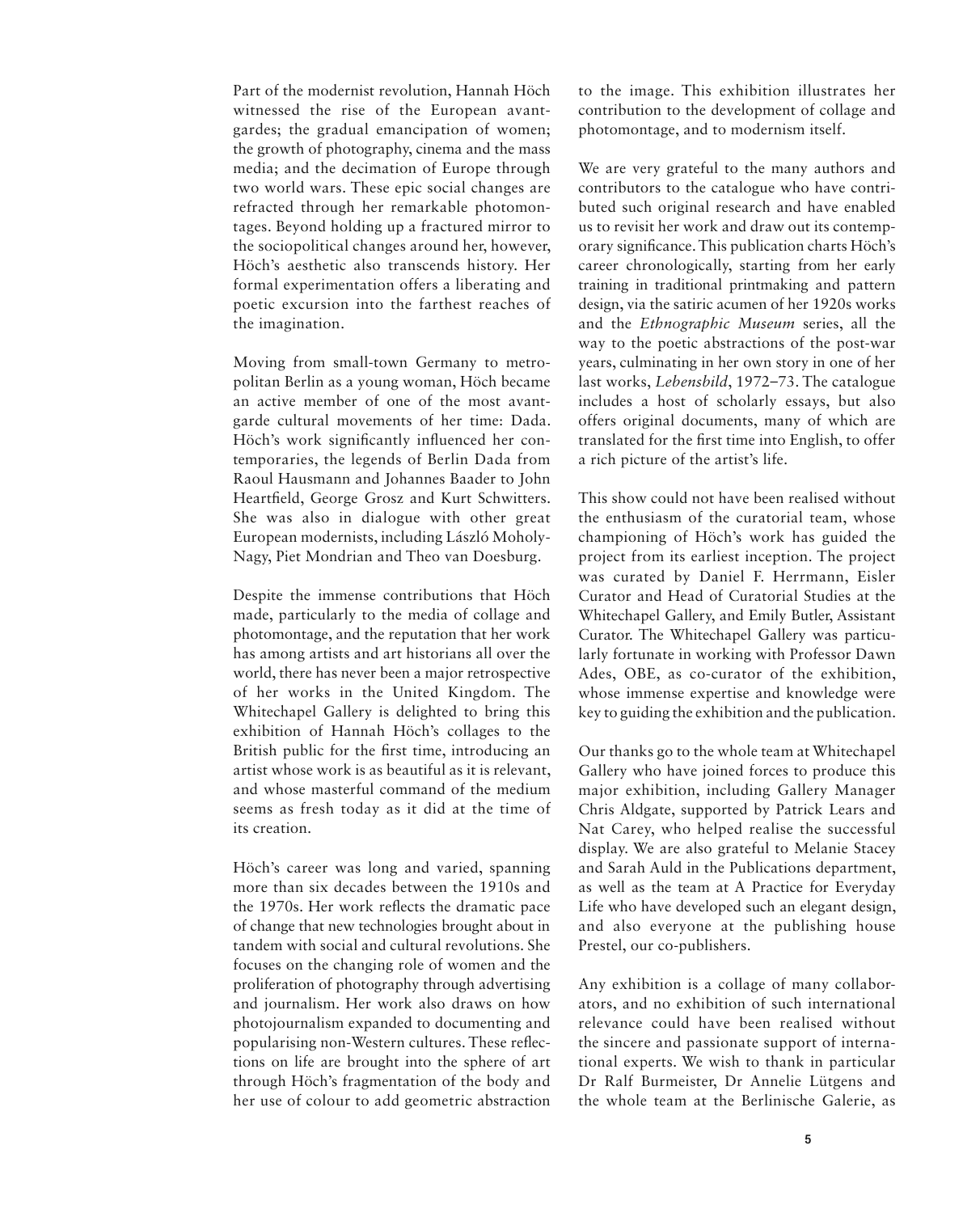

**Portrait of Hannah Höch 1929 Vintage gelatin silver print Ubu Gallery, New York, & Galerie Berinson, Berlin**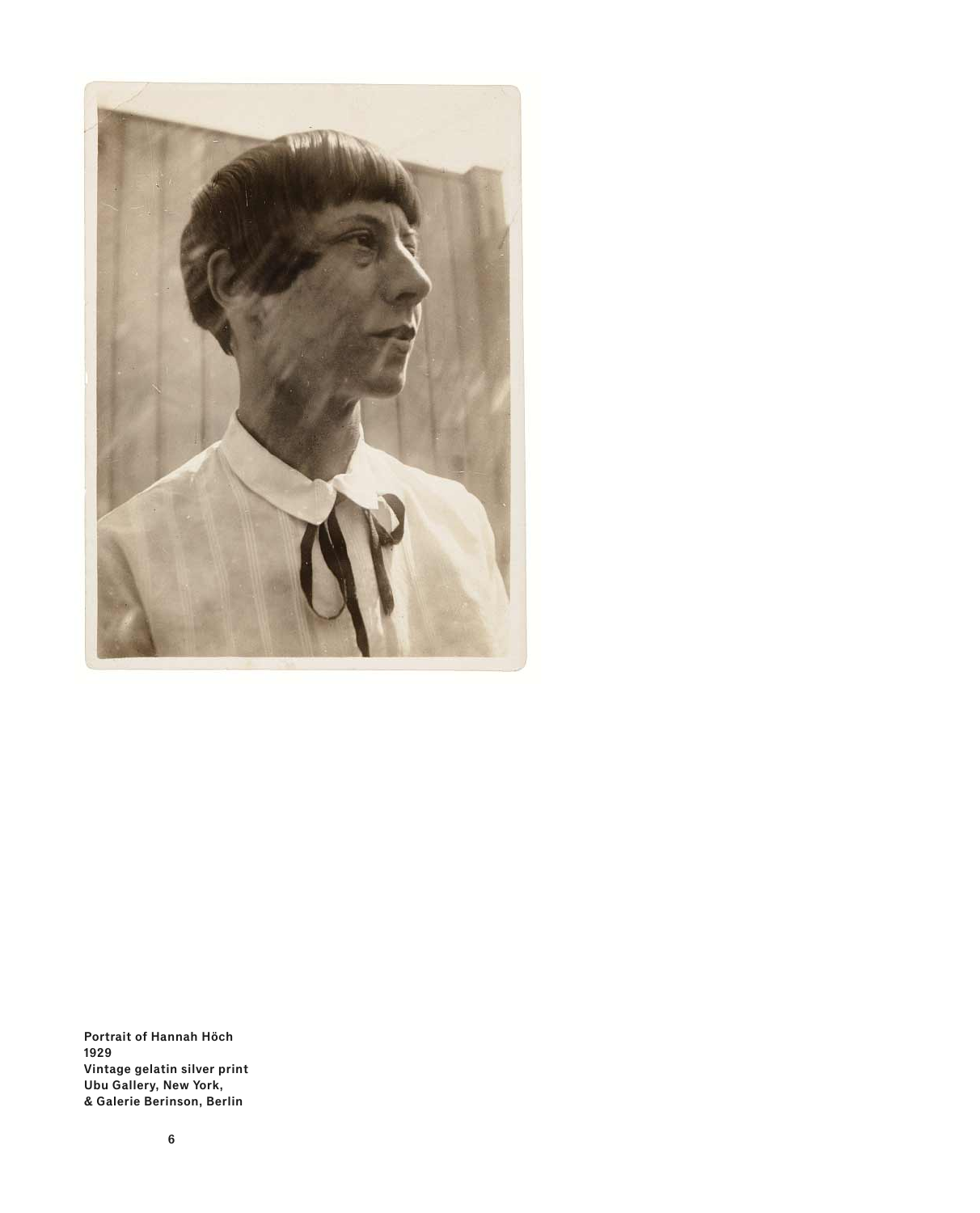well as Dr Anita Beloubek-Hammer and Dr Andreas Schalhorn from the Berlin Kupferstichkabinett and their conservation departments, who have collaborated closely with us to facilitate the loan of so many fragile objects. We are also particularly indebted to the Institut für Auslandsbeziehungen and the Landesbank Berlin, both of which have generally loaned their many precious works to us.

We are grateful to all the institutional and private lenders listed in the acknowledgements that have generously cooperated with us on this major survey. Their support was vital in helping us realise this exhibition. Our heartfelt thanks go to the Ernst von Siemens Kunststiftung, which enabled the production of such a beautiful publication by sponsoring this catalogue.

We are delighted to have worked on this project with the support of the German Embassy in London and the Goethe-Institut. The trustees of the Whitechapel Gallery join me in acknowledging the vital financial support of the Arts Council of England and of our valued members and patrons.

Last but not least, we would like to thank the family of the artist. This project could not have happened without their full support. It is a pleasure and a privilege for us to present the work of Hannah Höch here at the Whitechapel Gallery, London.

**Hannah Höch, "A Few Words on Photomontage", 1**in: Středisko 4, no. 1, Brno, 1934. Reproduced on **p. 141 of this volume.**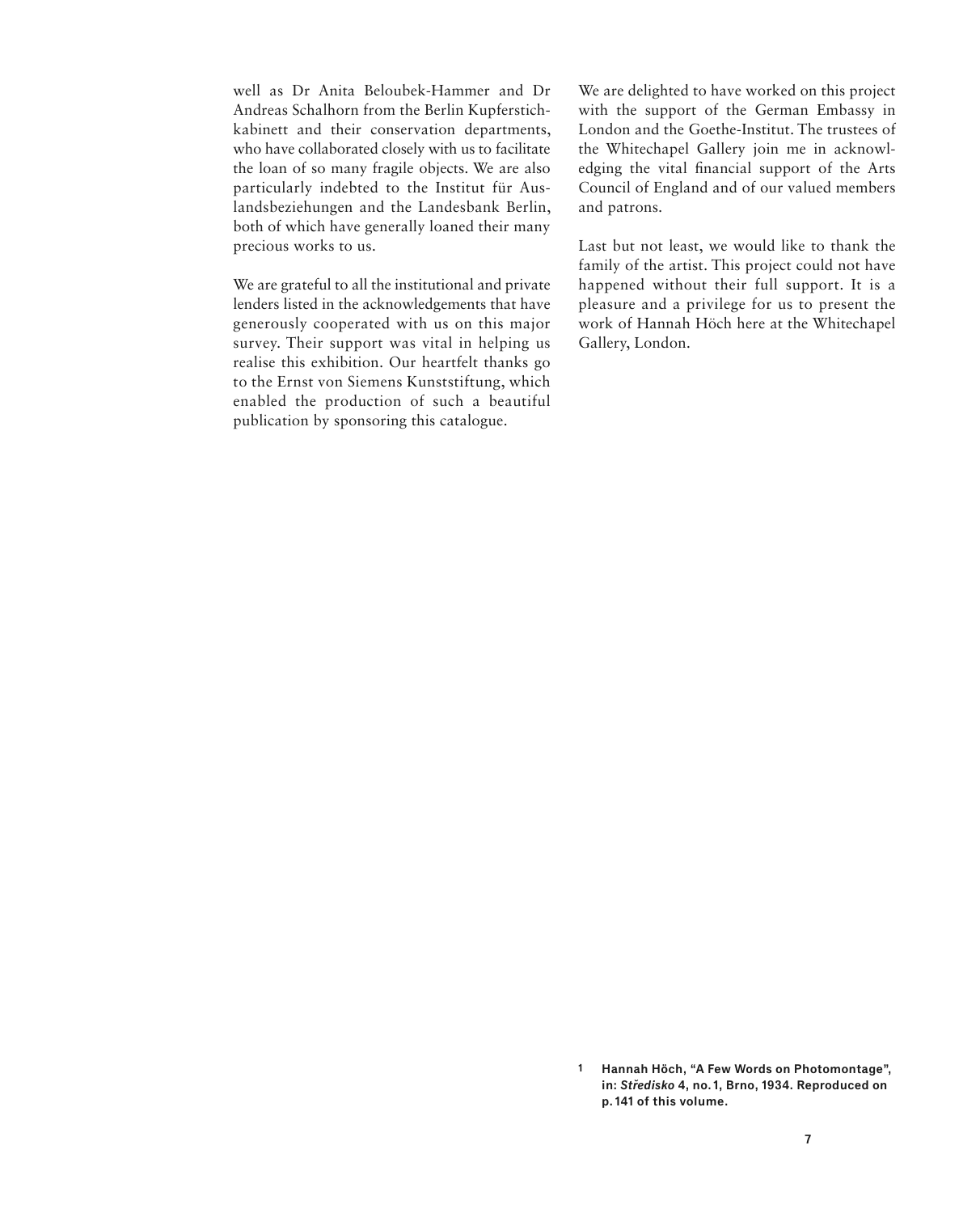# **The Rebellious Collages of Hannah Höch**

**Daniel F. Herrmann**

**These phantasms are not escapist, they are attacks, and no longer about creating moods. They set about reality with a hitherto unseen rigour and compare it to the ideal. This art is a call and an exhortation in amongst the ruins of a lost world...1**

**Hannah Höch, "Fantastic Art", 1946**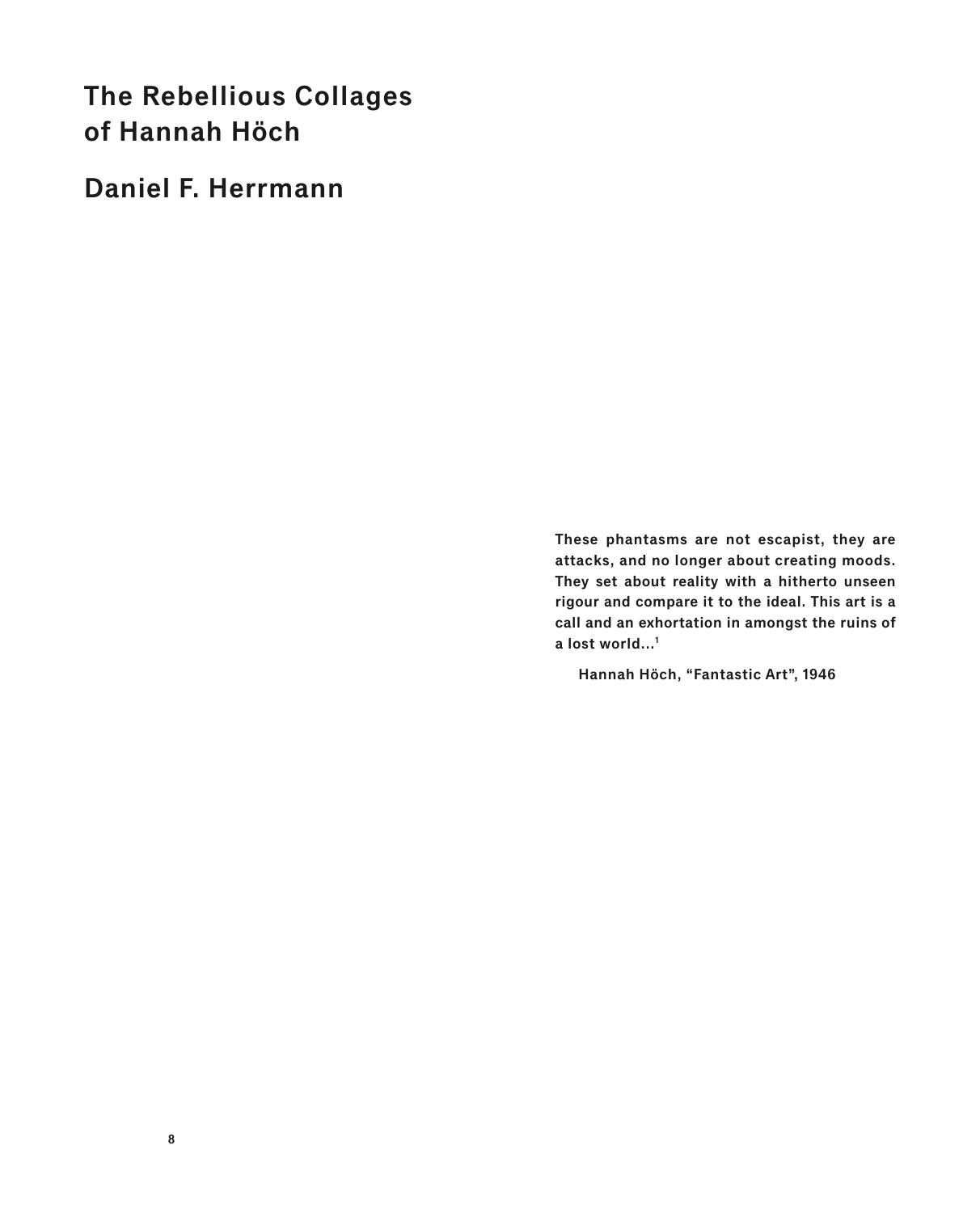A spectre was haunting Berlin – the spectre of Dadaism. It stared from mannequins on the ceiling and peered down from frames on the walls, it sat on pedestals and shouted from posters, and it promised revolution: "TAKE DADA SERIOUSLY" – only to add, winking slyly at the visitor, "it's worth it." From 30 June to 25 August 1920, the Kunsthandlung Dr Otto Burchard, an art gallery near the bustling Potsdamer Platz, had been turned into the venue for the *First International Dada Fair*. Its programmatic invitation card set the tone:

The Dadaistic person is the radical opponent of exploitation; the logic of exploitation creates nothing but fools, and the Dadaistic person hates stupidity and loves nonsense! Thus, the Dadaistic person shows himself to be truly real, as opposed to the stinking hypocrisy of the patriarch and the capitalist perishing in his armchair.2

This was a rambunctious affair, and it was supposed to be. Its exhibiting artists claimed opposition to traditional tastes, art forms and the organisation of art in Weimar Germany, and they were not going to do this quietly. Instead of breathing 'soul' into the representations of reality, as they saw to be the impressionists' wont, or "endlessly presenting nothing but the world within their own breasts", as they accused the expressionists of doing,<sup>3</sup> the Dadaists set out to embrace the fragmented noise of the city, the turmoil of the vast political change of their time, and the huge increase in imagery which photography in the age of mass-reproduction was prompting. The *First International Dada Fair* celebrated the triumph of cut-and-paste collage: instead of using brush and paint, the Dadaists declared they would take up "scissors and cut out all that we require from paintings and photographic representations".4 The *Fair*'s list of artists reads as the who's who of the Berlin Dada art world in the 1920s: Jean Arp, Johannes Baader, Otto Dix, Max Ernst, George Grosz, Raoul Hausmann, Wieland Herzfelde and many others contributed to the exhibition – a brazen bunch of boisterous blokes.

And then there was Hannah Höch. Slender, elegant and not at all boisterous herself, her works nevertheless packed a considerable punch. Exhibiting several confident collages, Höch's contributions were described by the critic Adolf Behne as "outstanding works", which, despite any perceived shortcomings of the *Fair*, made "a visit to the exhibition worthwhile" and received mention even before the works of the better known Hausmann and Grosz.<sup>5</sup> Höch was standing her ground in a male-dominated environment, using collage with defining expertise. Her firm embrace of the medium's capacity to question traditional artistic forms was not just a momentary artistic development. It also foreshadowed an interest in exploring the acerbic, poignant, and beautiful possibilities of collage that would continue throughout her entire life's work. This resolute artistic curiosity and a determination to break down intellectual boundaries were to become Hannah Höch's lasting legacy.

#### **1912–1926**

Born in 1889 in Gotha, Germany, into an upper middle-class family, Anna Therese Johanne Höch left home in 1912 for cosmopolitan Berlin. Höch's desire for artistic education was as pragmatic in its beginning as it was determined in stepping beyond its limitations. Studying at the craft-oriented School of Applied Arts, and from 1915 on at the School of the Applied Arts Museum, Höch's education followed conventions not uncommon for young women of her time. But her cultural interests and artistic talent allowed her to take applied pattern and printmaking well beyond traditional craft. Interested from the beginning in modern design and art, Höch quickly became familiar with Berlin's avant-garde galleries. She met Raoul Hausmann at the famous *Der Sturm* gallery and for many years maintained an intellectually stimulating and artistically prolific, if emotionally abusive relationship with the volatile fellow artist. Living in the German capital during the time of the First World War, she becoming more and more aware of her political, social and economic surroundings. Höch met poets and painters, publishers and musicians, became friends and collaborated with Kurt Schwitters, Jean Arp, Sophie Taeuber and many others. The verdant undergrowth of Berlin's art scene would lead to a radicalisation of her interests and aesthetics which would bring about her involvement with the *First International Dada Fair*.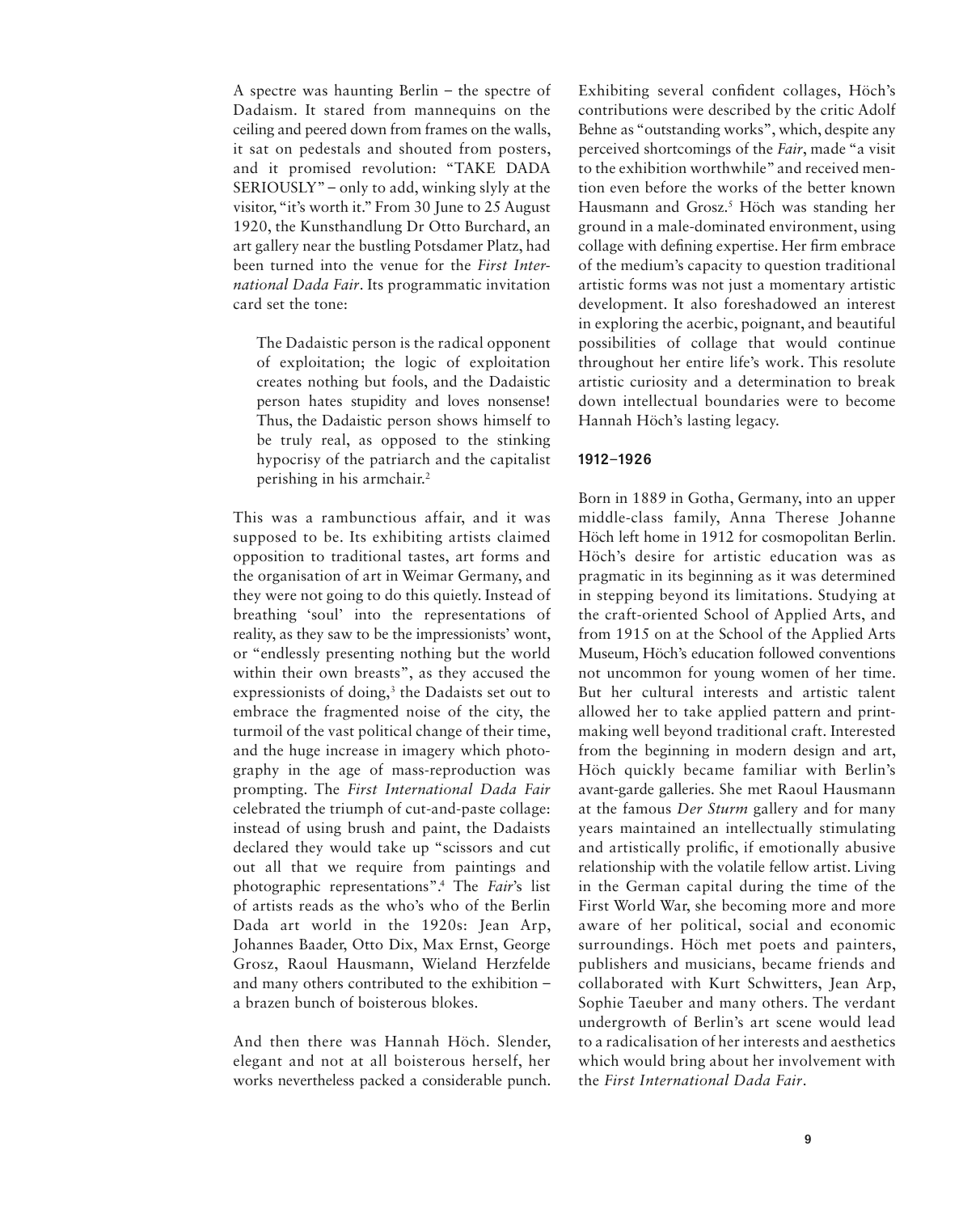

**Hannah Höch, double exposure portrait c. 1930**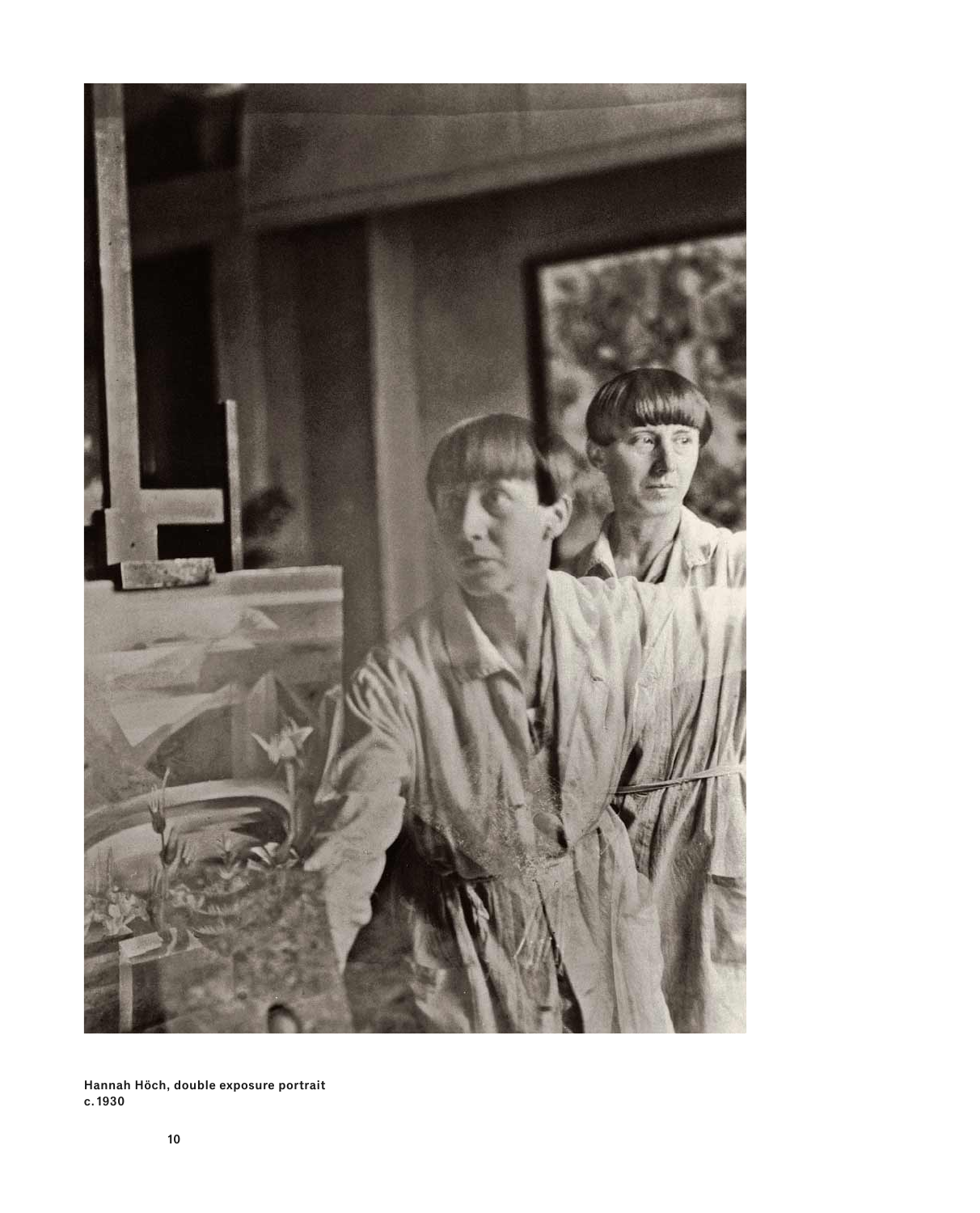Just as importantly, from 1916 onward, Höch took up employment as a pattern designer for the Ullstein Verlag and its popular women's magazines. She created illustrations, shapes and designs that were mass-distributed to an increasing group of female consumers interested in fashion and modern lifestyles. Her day job influenced her own practice: Höch's early works showed a clear interest in composition, colour and form. Figurative studies and designs like *Stickmusterentwürfe no. 3* (*Embroidery Pattern no. 3*)*,* 1915–16, gave way to taking ornamental pattern as a basis for investigating abstraction, as in *Doppelform* (*Double Form*), 1917. She began to cut up previously printed works, pasting them into new compositions, soon moving on to incorporating mass-media photography into these arrangements. In 1918, Höch's work at Ullstein and her intellectual interests came together in what amounted to a manifesto of embroidery:

But you, craftswomen, modern women, who feel that your spirit is in your work, who are determined to lay claim to your rights (economic and moral), who believe your feet are firmly planted in reality, at least y-o-u should know that your embroidery work is a documentation of your own era!<sup>6</sup>

Here, the artist purports that the purpose of art is not to "decorate" or to replicate reality through "naturalistic little flowers, a still life or a nude",7 but to act as a document of the "spirit" and the changing values of a generation. While written for a crafts magazine, such a revolutionary notion of art was just as true for many of Höch's explicitly political collages of later years: works like *Hochfinanz* (*High Finance*), 1923, provided biting criticism of militaryindustrial collusion, while the jolly *Staatshäupter*  (*Heads of State*), 1918–20, took figures of authority for a sardonic ride.

#### **1926–1936**

Berlin Dada provided the background and context for Hannah Höch's breaking with conventions. But this inquisitive as much as rebellious impulse can be found as a recurring theme throughout her artistic work. In 1926, the artist began a new chapter of her life. Having met the Dutch poet Mathilda (Til) Brugman, she spent more time away from Berlin, finally leaving in

1929 in order to live with Brugman in The Hague. For her first Dutch solo exhibition that year, the exhibition catalogue framed Höch's approach to art in a far less confrontational way than any Dada declaration ever would have:

I would like to blur the firm borders that we human beings, cocksure as we are, are inclined to erect around everything that is accessible to us… I want to show that small can be large, and large small, it is just the standpoint from which we judge that changes… I would like to show the world today as an ant sees it and tomorrow as the moon sees it… I should like to help people to experience a richer world so that they may feel more kindly towards the world we know.<sup>8</sup>

The imagery used in the text is evocative of Höch's collages of the time. Leaving the wild and unruly style of Dada collages behind, works like *Liebe* (*Love*)*,* 1931, are more narrative in their compositional approach, introducing a fantastic element which also recurs in later works. With its poetic turn of phrase, the 1929 text is conciliatory in tone but nevertheless built on a principle of revolution: addressing an art audience, the passage presupposes an existing world view that is static and self-centred. It has to be educated by the intervention of the artist, whose agency will expose existing limitations. Art is still a rebellious project, and not one of mere utility or entertainment.

For Höch, such rebellion was also inherent in her use of the medium. She would later describe her fascination with the "process of remounting, cutting up, sticking down, activating – that is to say, alienating"<sup>9</sup> of images. In this account, the power of the collaged image stems from its potential for alienation. Höch describes a Brechtian moment, brought about through the medium's own specificity. Many of her collages from the late 1920s until her return to Berlin in 1935 can be seen in the light of such alienation. In works like *Englische Tänzerin* (*English Dancer*), 1926, or *Unsere lieben Kleinen* (*Our Dear Little Ones*), 1924, Höch's overt distortion of proportion and grotesque compositional fit of her photographic material is expertly used for comic effect – the moment of alienation resolves itself in humour. In Höch's famous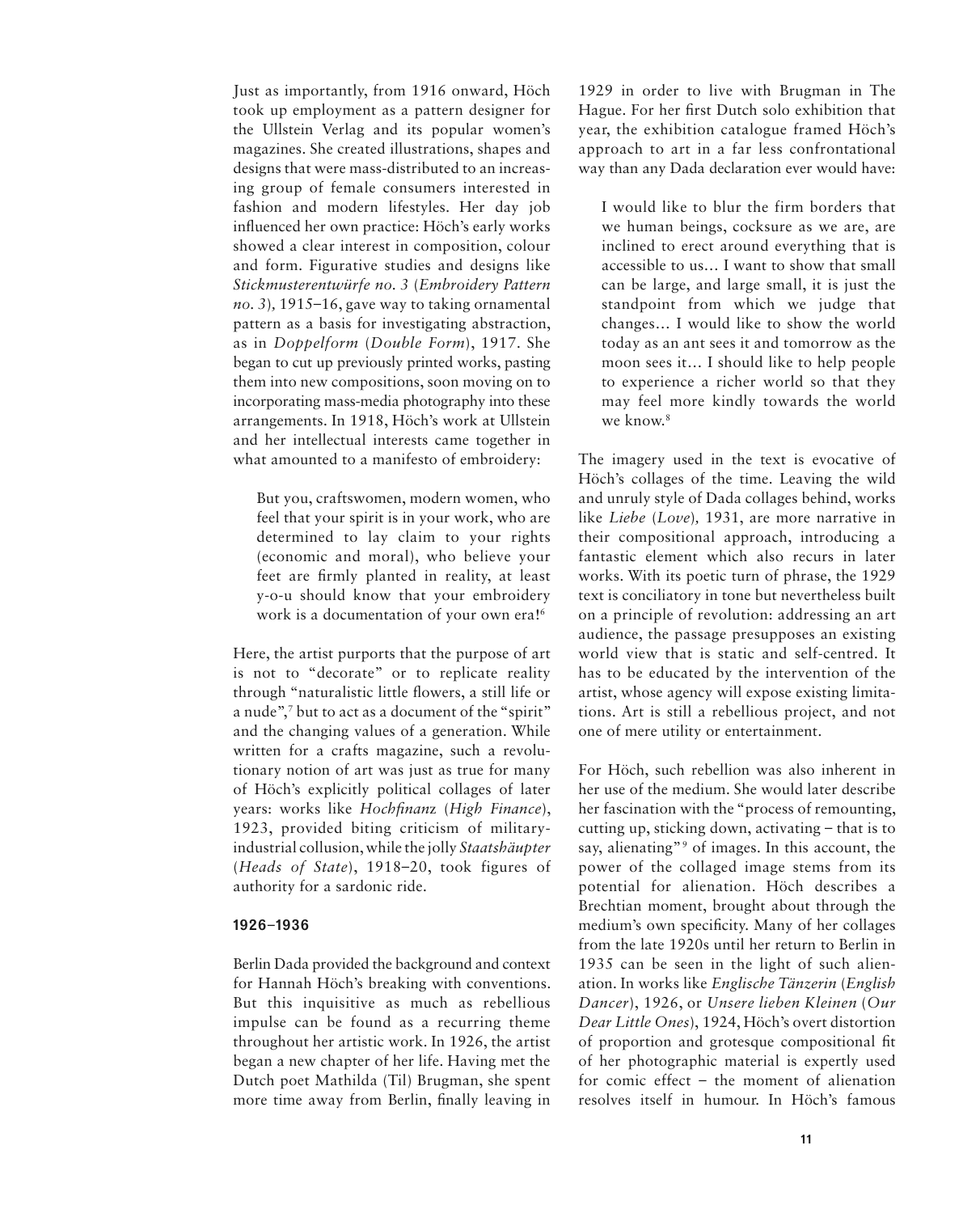series *From an Ethnographic Museum*, however, the remounting and the distortion which it effects acquire a different impact. In *Mutter (Aus einem ethnographischen Museum)* (*Mother [From an Ethnographic Museum]*), 1925–26, *Die Süsse (Aus einem ethnographischen Museum)* (*The Sweet One [From an Ethnographic Museum]*), 1926, or *Entführung (Aus einem ethnographischen Museum)* (*Abduction [From an Ethnographic Museum]*), 1925, Höch collages bodies with those of ethnographic objects: masks, sculptures, artefacts. The results are less humorous than disconcerting. Uncomfortably juxtaposing media images of colonial objects with the female body, Höch's series does not resolve any of its imposed alienation, but rather gains its poignancy from the very alienation that the medium creates and retains.

#### **1936–1945**

This complexity of Höch's collage, and the aesthetic unrest inherent in its workings, stood in direct conflict to the politics of the coming decade. While Höch's collages embraced difference and used it as their compositional principle, the political realities in her native Germany where radically shifting towards the suppression of nonconformity. Returning to Germany in 1935 after a long, serious illness, the Berlin she found was very different from the one she had left six years earlier. After years of economic and social upheaval, the National Socialists had risen to power. Buoyed by much popular support, they had started dismantling the flawed democracy that was the Weimar Republic. Opposition – political, personal or cultural – was quelled, persecuted and oppressed. Visiting the infamous 1937 exhibition *Entartete Kunst*, Höch noted in her diary:

The most important works from the postwar years are here. All the museums and public collections are represented here. After the public persecution it's astonishing how disciplined the audience is. There are a lot of closed faces and you can see opposition in many of them. Barely a word is said.<sup>10</sup>

Many of Höch's friends were forbidden to work and forced into emigration. Höch had been friends with known communists, exhibited with 'Cultural Bolshevists'11 and contributed to magazines now considered subversive. She had renounced membership in Nazi-related associations and had been living with a female partner. Her move to a small house on the outskirts of Berlin, just before the German invasion of Poland in 1939, can be seen as the wish to keep a low profile:

[In the city] I was constantly being watched and denounced … by zealous or spiteful neighbours, so I decided, when I inherited enough money to buy a little house of my own, to look around for a place in a part of Berlin where nobody would know me by sight or be at all aware of my lurid past as a Dadaist.12

In her new home, Höch "had managed to disappear as completely as if I had gone underground".13 It is tempting to also interpret her personal life and work in these terms. In 1938, she had married Kurt Matthies; the relationship ended in separation and divorce in 1944. Her artistic production was undoubtedly affected by harsh years of austerity. She was intellectually isolated. Many works from this period forego the decidedly unresolved and often confrontational nature of earlier collages for a change towards the narrative, emphasising the poetical potential of the medium. *Ungarische Rhapsodie*  (*Hungarian Rhapsody*), 1940, or *Nur nicht mit beiden Beinen auf der Erde stehen* (*Never Keep Both Feet on the Ground*), 1940, both evoke images of dance and weightlessness that are easily read as a desire for freedom and escape.

#### **1945–1978**

In 1945, freedom came from the outside. In the spring, the Allied troops liberated Germany. Höch's diary entries of the time of the Russian army's arrival in Berlin constitute a moving reminder of wartime realities. While they document fear and uncertainty, they also record a strong moment of hope:

Twelve years of misery – forced on us by a mad, inhuman, yes, bestial 'clique', using every kind of common force, every mental device, every resource of a barbarism that baulks at no crime – are over. In my soul there is a calmness, such as I haven't felt for many years.<sup>14</sup>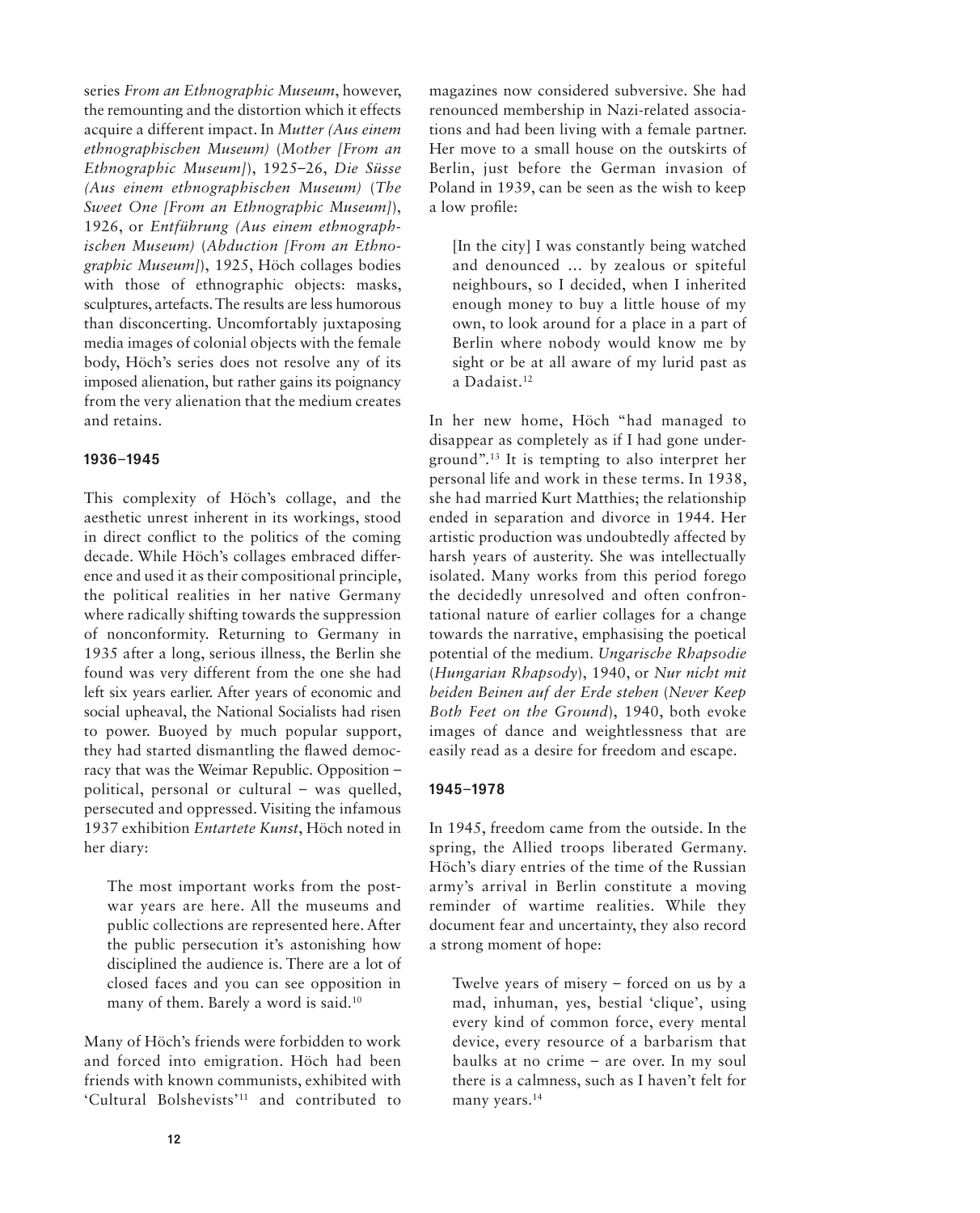

Entführung **(**Aus einem ethnographischen Museum **) (**Abduction **[**From an Ethnographic Museum**]) 1925 Photomontage**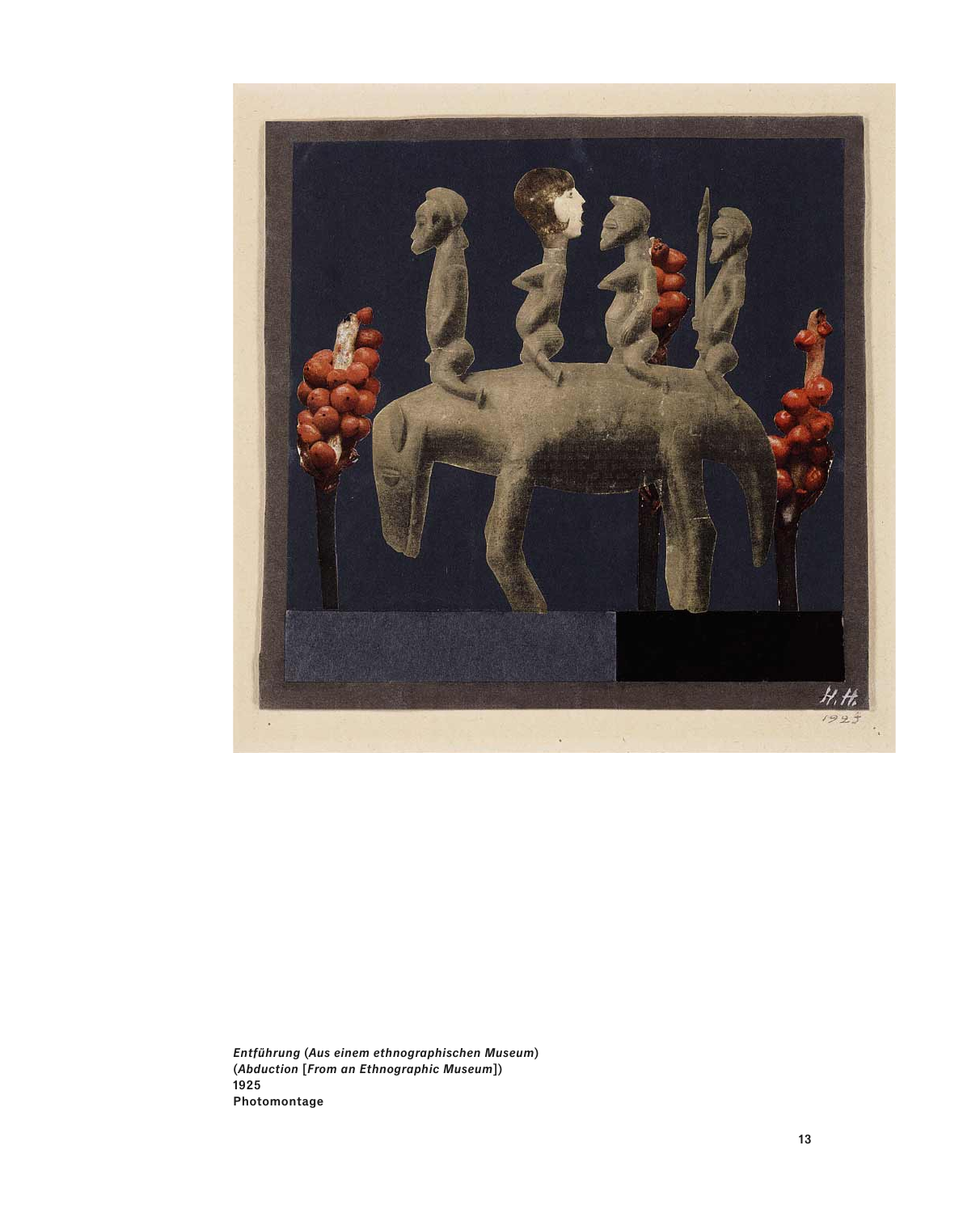

Liebe **(**Love**) 1931 Photomontage**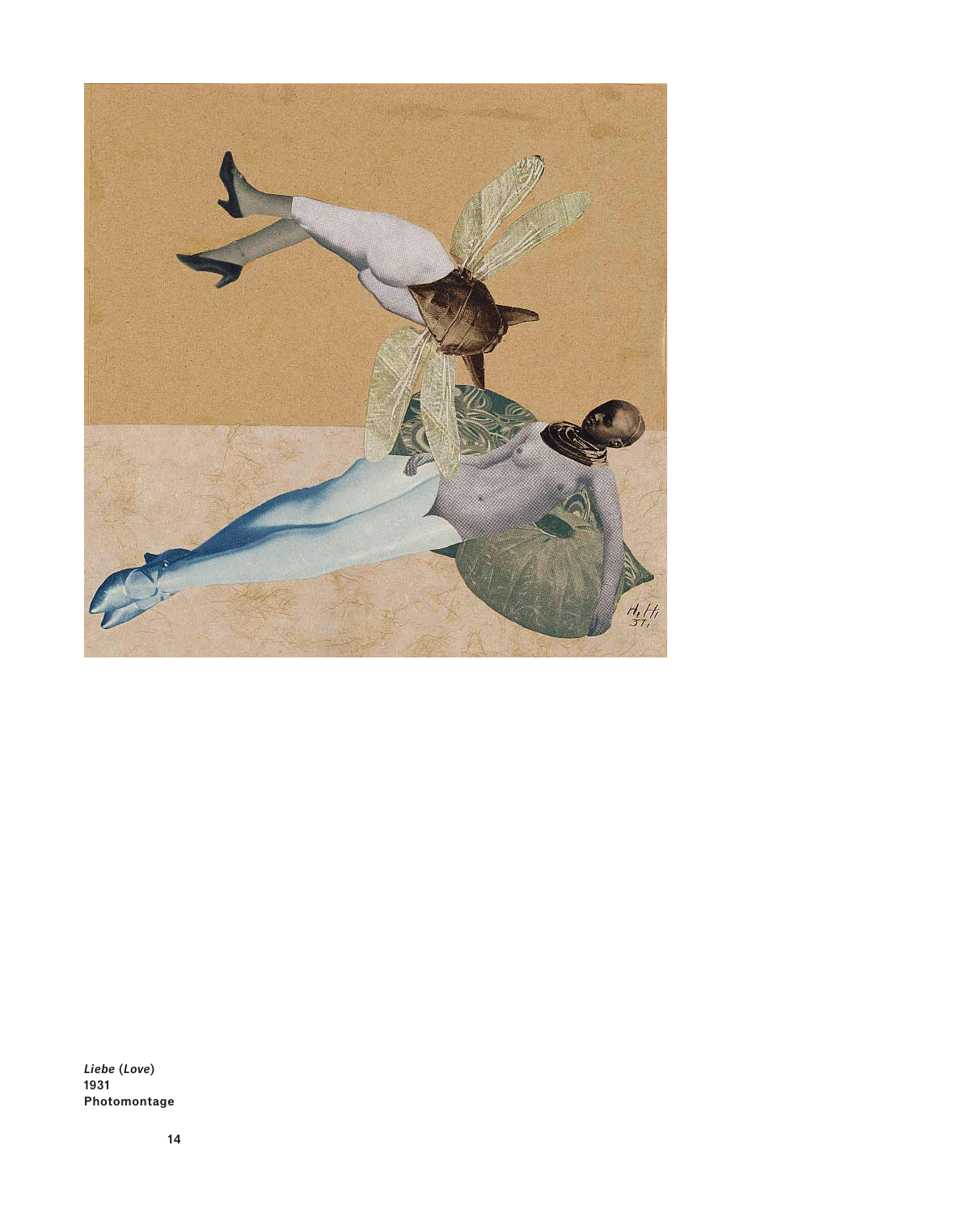In the years immediately after the war, food and health were more pressing concerns than artistic production. Yet by 1945, Höch already exhibited again. Things were changing for the better. What would later become the Federal Republic of Germany benefited from the economic help of the Allies, as well as from cultural policies dedicated to the encouragement of experimentation and curiosity in the arts. Höch's artistic exposure benefited from the very inquisitive nature and diversity of her collage work that had proven incriminating during the Nazi tyranny.

From the 1950s onward, Höch used this newly found freedom to investigate modes of abstraction, to explore the possibilities of a rapidly developing consumer culture and its visual detritus, and to question and revisit her own artistic heritage. Works like *Angst* (*Anxiety*), 1970, and the retrospective *Lebensbild* (*Life Portrait*), 1972–73, exemplify Höch's analytical review of her previous artistic approaches, as well as her continuing interest in collage as a means of reconsidering not just past forms, but earlier ideas. Compositions like *Der Baumzingel* 

(*The Tree Twirl*), 1966, made use of colour printed material as well as imagery epitomising the arrival of mass media. The formal beauty of works like *Gegensätzliche Formen* (*Opposing Forms*), 1952, or *Poesie um einen Schornstein*  (*Poetry around a Chimney*), 1956, turned figurative cut-outs into lyrical abstractions. These new developments, however, were always linked to Höch's interest in art's potential for rebellion. In a 1946 exhibition catalogue, she described her interests in the 'fantastic':

Today, fantastic art is no longer illustrative... These phantasms are not escapist, they are attacks, and no longer about creating moods. They set about reality with a hitherto unseen rigour and compare it to the ideal. This art is a call and an exhortation in amongst the ruins of a lost world...15

For Hannah Höch, art had a mission. It bore the potential of change. And whether with the confrontational shouts of her early Dada times or in the voice of the colourful lyrical abstraction of later years, her collages seemed to call out, "Take art seriously!" It was worth it.

- **Hannah Höch, "Fantastische Kunst", in: 1** Fantasten-Ausstellung **(exhib. cat., Berlin, Galerie Rosen), 1946. See p. 233 of this volume.**
- **Raoul Hausmann, invitation card to the** First International Dada Fair**, Berlin, 1920. Translated in: Wieland Herzfelde and Brigid Doherty, "Introduction to the** First International Dada Fair**",** October**, vol. 105, summer 2003, p. 96. 2**
- **Wieland Herzfelde in the introduction to the** Fantasten-Ausstellung **exhibition catalogue, translated in: Herzfelde and Doherty (see note 2), p. 101. 3**
- **Ibid. 4**
- **Adolf Behne, "Dada", in:** Die Freiheit**, 9 July 1920. See p. 73 of this volume. 5**
- **Hannah Höch, "Vom Sticken", in:** Stickereiund Spitzenrundschau**, vol. 18, 1917–18, p. 219. See p. 72 of this volume. 6**
- **Ibid. 7**
- **Catalogue foreword to Höch's 1929 exhibition at the Kunstzaal De Bron, The Hague. Quoted in Ralf Burmeister and Eckhard Fürlus (eds.):**  Hannah Höch – Eine Lebenscollage, **vol. II/2, 8**

**Ostfildern-Ruit, 1995, p. 365. See p. 140 of this volume.**

- **9 Hannah Höch, "Zur Collage", in:** Hannah Höch. Collagen aus den Jahren 1916–1971 **(exhib. cat., Berlin, Academy of Arts), 1971, pp. 18–19. See p. 16 of this volume.**
- **10 Diary entry, 11 September 1937. First published in Ralf Burmeister and Eckhard Fürlus (eds.):**  Hannah Höch – Eine Lebenscollage, **vol. II/2, Ostfildern-Ruit, 1995, p. 585. See p. 171 in this volume.**
- **11 Interview between Edouard Roditi and Hannah Höch, in:** More Dialogues about Art**, Santa Barbara: Ross-Erikson, 1982. See p. 183 of this volume.**
- **12 Ibid.**
- **13 Ibid., see p. 193 of this volume.**
- **14 Diary entry, 1 May 1945. First published in Ralf Burmeister and Eckhard Fürlus (eds.):**  Hannah Höch – Eine Lebenscollage, **vol. II/2, Ostfildern-Ruit, 1995, p. 684. See p. 172 of this volume.**
- **15 Hannah Höch, "Fantastische Kunst" (see note 1).**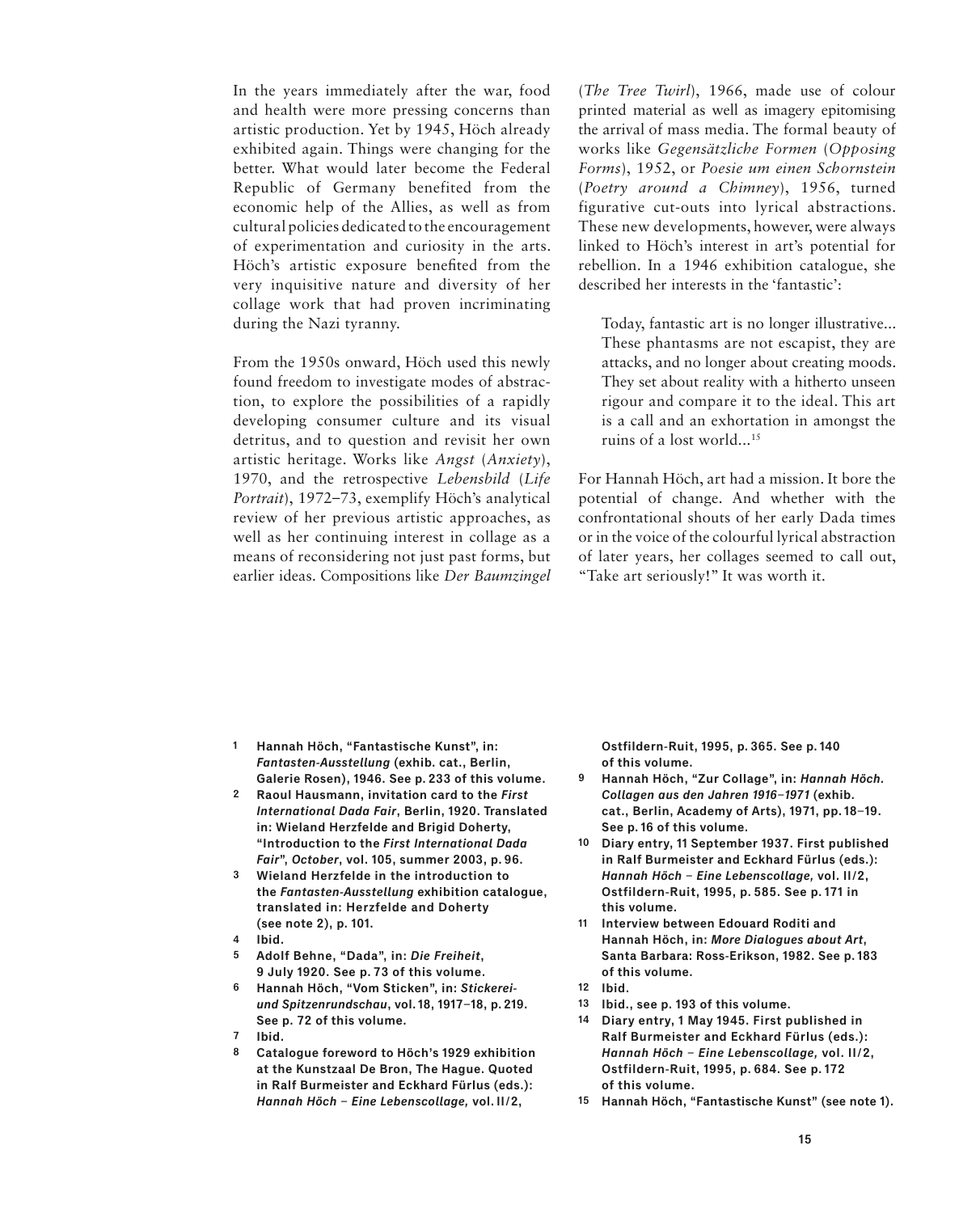## **On Collage**

## **Hannah Höch**

**The wide range of uses for photographs led to a new form of compressed utterance. Photomontage. This term was later subsumed in 'collage'. It means: stuck down, adjoining. The process of remounting, cutting up, sticking down, activating – that is to say, alienating – took hold in all different forms of art. And all kinds of intermediate forms arose as the process was tried out.**

**In music we find this alienation when new, or also older, creations are enriched by means of some other sound-producing objects. When external additions are built in, sequences of alien sounds, for instance. But Beethoven too, in his greatest instrumental composition, his Ninth Symphony, suddenly allowed the human voice to be heard…**

**And then there's choreography. It turns to acrobatics, mime, floating effects. Mingling elements from other realms.** 

**In literature it has always been done: claiming poetic license, we add or remove letters. We give words the wrong meaning by using them nonsensically – 'to bare one's heart to somebody'. Casting our scruples aside, we ignore syntax, if that gives greater weight or colour to what we have penned.**

**This technique, which has been perfected in poetry, has now met its match in visual art, in the realms of optics. There are no limits to the materials available for pictorial collages – above all they can be found in photography, but also in writing and printed matter, even in waste products. Colour photographs have a particular appeal in the making of an entirely new variant on** l'art pour l'art**. But complicated thought processes can also be communicated by this means.** 

**So it was necessary to find an all-embracing word for all these things. Perhaps even a word with some give in it. It came from France, after 1945 – the word 'collage'. In the visual arts it predominantly refers to a newly created entity, made from alienating components.**

> **Hannah Höch, "Zur Collage", in the exhibition catalogue:**  Hannah Höch. Collagen aus den Jahren 1916–1971**, Berlin: Akademie der Künste, 1971, pp. 18–19. This retrospective exhibition of Höch's collages (1916–1971) was held at the Academy of Fine Arts, Berlin.**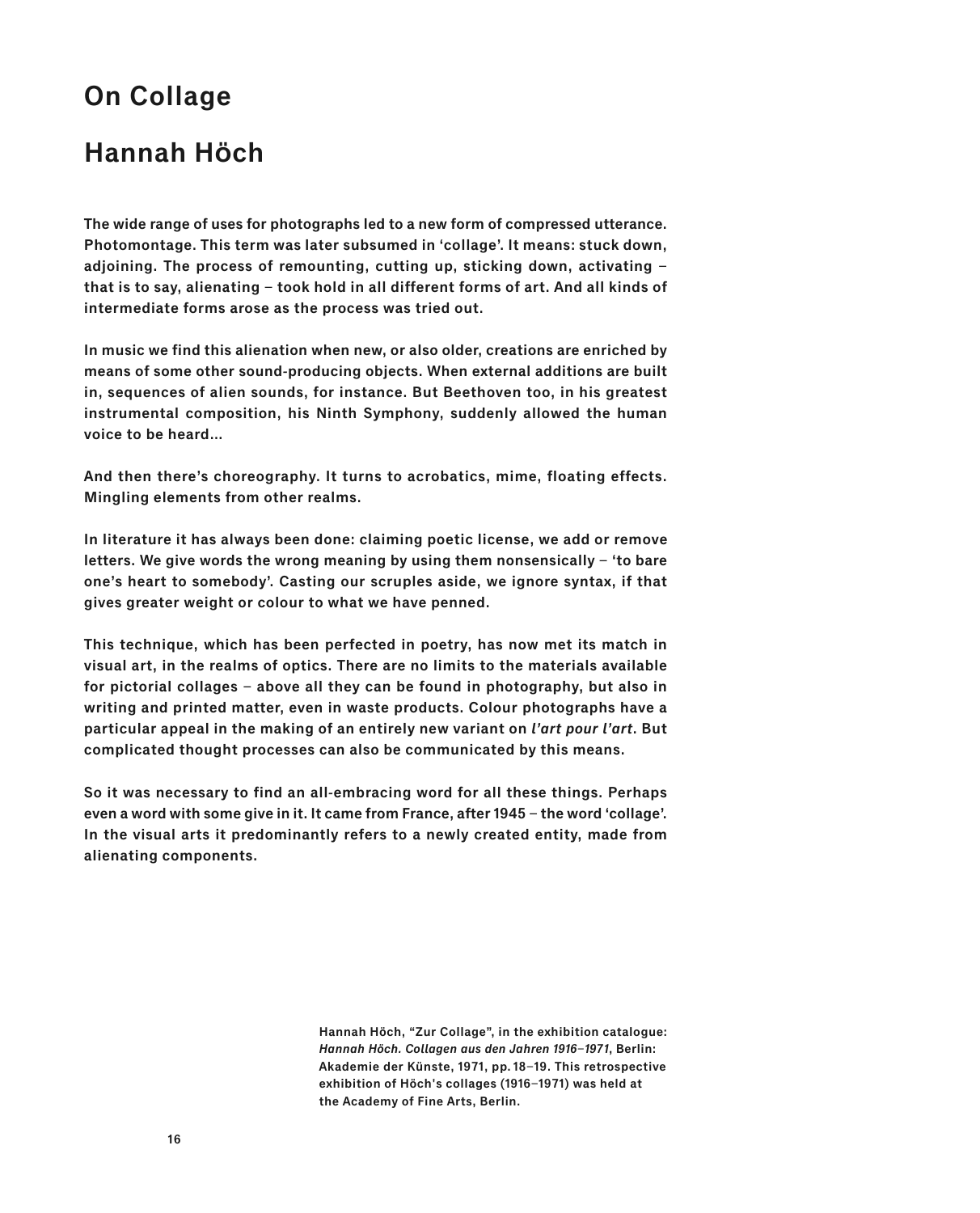# **1912–26**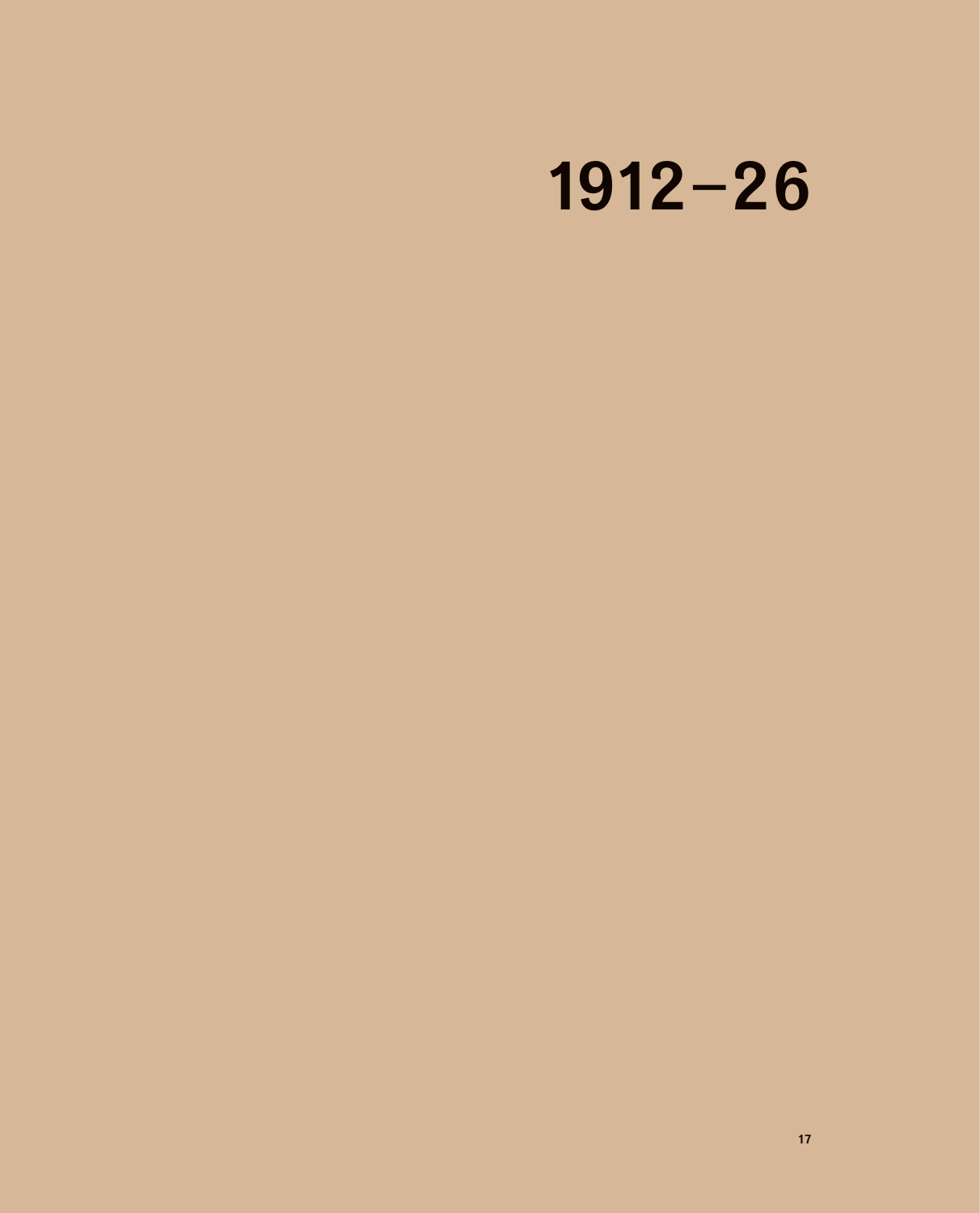## **Hannah Höch, Dada and the 'New Woman'**

**Dawn Ades**

**During the nights after the days in question he became obsessed with certain ideas. He kept seeing Michelangelo washing up cups. He had looked into psycho-analysis in enough detail to feel that he could directly confront his wife with the fact that, whatever reasons there might be for what she had done, demands of this kind only ever arose from a lust for power and, even if he, as a modern man, would in theory stand up for the equality of the sexes, well, nevertheless – in the cool light of day – and in any case – in his own four walls – and – any similar demands on her part would surely be tantamount to the enslavement of his spirit…1**

**Hannah Höch From** Der Maler **(**The Painter**), c. 1920**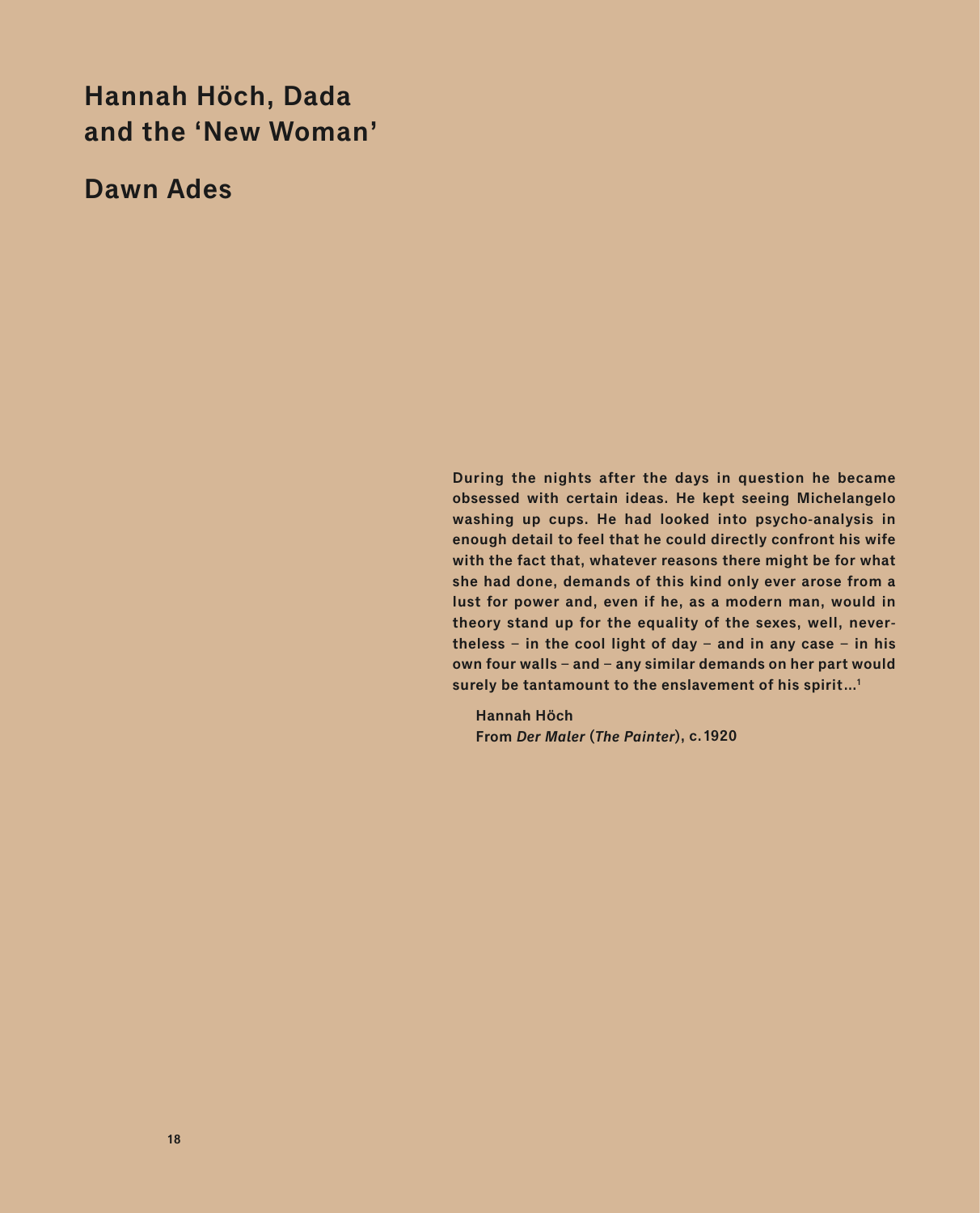In her short grotesque tale *Der Maler* (*The Painter*), written around 1920, Hannah Höch pinpointed the way the critical debate about gender equality plays out in the domestic sphere, where it comes down to the question: do you take turns with the washing-up? Her story of the painter-genius, thwarted by his wife because he was asked to wash the kitchen dishes on four occasions in four years, apart from remaining relevant today (although of course so much else has happily changed), is fascinating for its merciless exposure of the limits (in the home) of the much trumpeted freedom of the *Neue Frau* or New Woman, the gap between public rhetoric and private reality, and the instinctive male backlash. On the first occasion, in her story, the painter's wife had asked for help with the washing-up because she was giving birth to their first son. The other three occasions had not seemed absolutely necessary to the painter, who was called Heaven.<sup>2</sup>

The way the sentences break down in the final part of the extract (quoted here on the left page), as the argument within the painter's mind proceeds, brilliantly and hilariously captures the irrational swing from confident modern (public) person to private (threatened) genius. Setting aside for the moment the wider gender issues raised by the image of the New Woman, Höch's *Der Maler* posits the problem of equality in the home. The painter's wife might be the other, private face of the New Woman or her opposite, an unreformed *hausfrau* – Höch doesn't specify. The central irony of the story concerns an oil painting in which the artist represents the essential likeness between chives and the female soul, thus expressing his resentment at ever being asked to help in the kitchen. The painting, in which he eventually abandons the attempt to paint the female soul, ends up an unremitting green, but is a surprise hit. The President, "propelling his presidential belly" round the exhibition, calls it a masterpiece. Its creator then omits any mention of chives and proudly declares its title "*The Soul of Woman*".

The title of her justly famous collage *Schnitt mit dem Küchenmesser durch die letzte Weimarer Bierbauchkulturepoche Deutschlands* (*Cut with the Kitchen Knife through the Last Weimar Beer-Belly Cultural Epoch in Germany*), 1919, takes on another dimension in the light of this satirical story. The kitchen is still the domain of the woman / wife, but she is now wielding the Dada kitchen knife (or the kitchen knife called Dada), slicing the beer belly of male culture. The title hints at the intimate domestic arena in an image otherwise full of women (and men) prominent in the public sphere. Perhaps times are changing, not least because this slice of life is to be seen from a female perspective. Höch's generation saw women newly taking their places in the public realm – in theatre, dance, politics, sport, art, literature, medicine, law and even the church. In *Schnitt mit dem Küchenmesser…*, Höch is able to draw on an impressive number of female stars from the worlds of art and theatre for her collage, celebrating thereby their position in the new order. Women are literally at the centre of her collage: the headless body of the dancer Niddy Impekoven, juggling the head of the artist Käthe Kollwitz. But they look very fragile, as giant wheels, cogs and even an elephant circle round and crowd in on them.

It is very interesting to compare the pictorial structure of *Schnitt mit dem Küchenmesser…* with Hausmann's photomontages of the time, such as *Tatlin at Home* or *Dada Conquers*, both from 1920. In these, following on from his caricature heads of burghers constructed with snippets of newspaper texts, sliced-up woodcuts and fragments of photos, he returns to an illusionistic pictorial space based on de Chirico's paintings. By contrast, *Schnitt mit dem Küchenmesser…* is highly original, replacing illusionistic space with the blank of a page as its basis, onto which Höch pastes her photo fragments in a centrifugal fashion, mobilising them so that the whole image appears like a wheel turning on the Impekoven / Kollwitz pair. Höch's satirical spirit is exercised largely at the expense of the males massed in the upper right of the collage, running from the Kaiser, whose moustaches have metamorphosed into the rear ends of two boxers, to her then-partner Raoul Hausmann, who is being extruded like a sausage, with a tiny robotpuppet body, from a giant mechanical cylinder. The collage is thus perhaps a modified celebration of the modern woman, who is at the heart of things but whose triumphs are frail and possibly transitory.

Where the "Dada" in this snapshot of Weimar culture from a female perspective comes in is